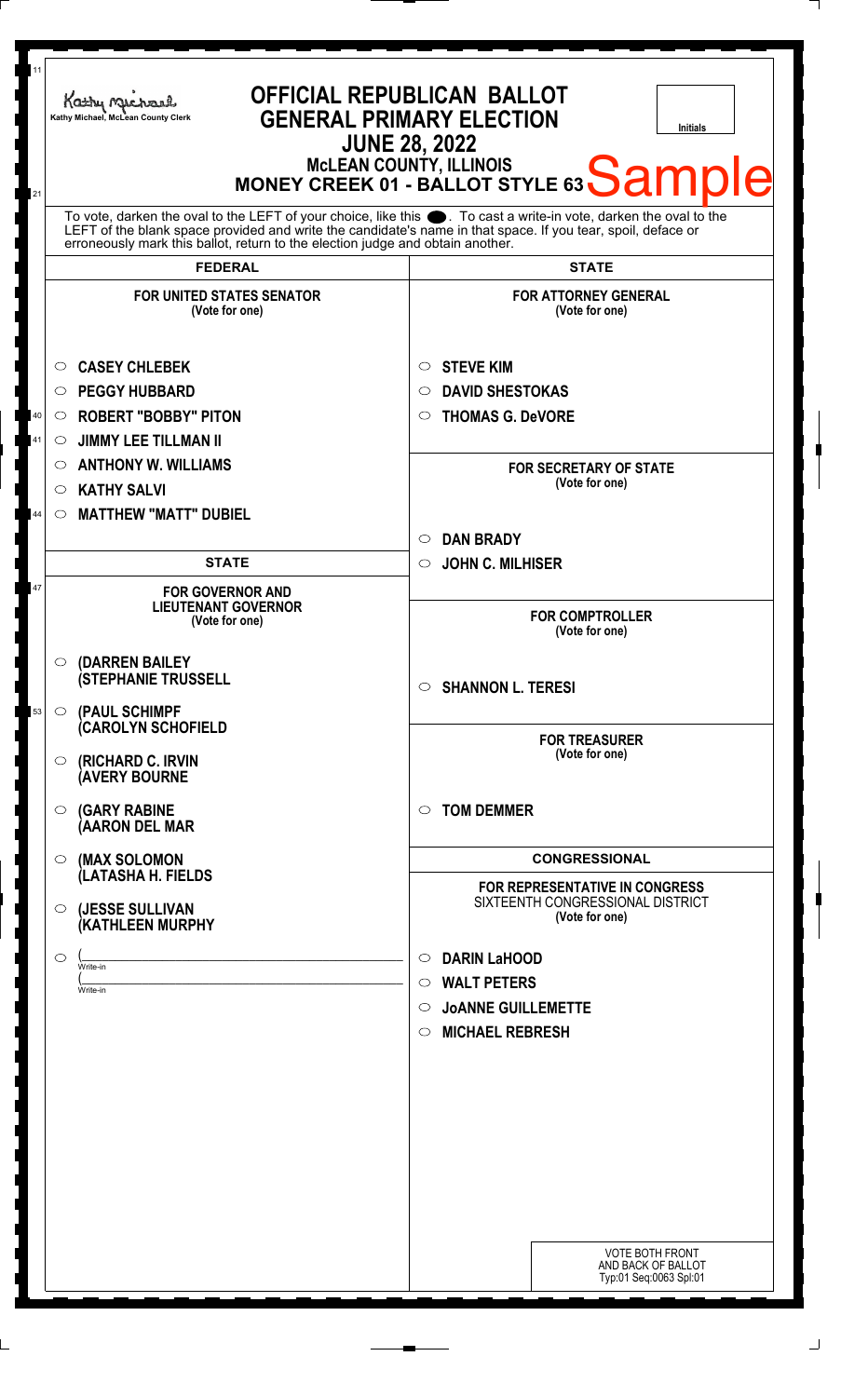|                                                                                                                            | <b>OFFICIAL REPUBLICAN BALLOT - GENERAL PRIMARY ELECTION - JUNE 28, 2022</b>                                                        |
|----------------------------------------------------------------------------------------------------------------------------|-------------------------------------------------------------------------------------------------------------------------------------|
| <b>LEGISLATIVE</b>                                                                                                         | <b>JUDICIAL</b>                                                                                                                     |
| <b>FOR STATE SENATOR</b><br>FIFTY-THIRD LEGISLATIVE DISTRICT<br>(Vote for one)                                             | FOR JUDGE OF THE CIRCUIT COURT<br>ELEVENTH JUDICIAL CIRCUIT<br>(To fill the vacancy of the Hon. Scott Drazewski)<br>(Vote for one)  |
| <b>JASON BARICKMAN</b><br>$\circ$                                                                                          | <b>CARLA BARNES</b><br>$\circ$                                                                                                      |
| <b>REPRESENTATIVE</b>                                                                                                      |                                                                                                                                     |
| <b>FOR REPRESENTATIVE</b><br>IN THE GENERAL ASSEMBLY<br>ONE HUNDRED AND FIFTH<br>REPRESENTATIVE DISTRICT<br>(Vote for one) | FOR JUDGE OF THE CIRCUIT COURT<br>ELEVENTH JUDICIAL CIRCUIT<br>(To fill the vacancy of the Hon. Paul G. Lawrence)<br>(Vote for one) |
| <b>DONALD RAY RIENTS</b><br>$\circ$                                                                                        | <b>DON KNAPP</b><br>$\circ$                                                                                                         |
| <b>DENNIS TIPSWORD, JR.</b><br>$\circ$                                                                                     | <b>AMY McFARLAND</b><br>$\circ$                                                                                                     |
| <b>MIKE KIRKTON</b><br>$\circ$                                                                                             |                                                                                                                                     |
| <b>KYLE HAM</b><br>$\circ$                                                                                                 | <b>PRECINCT</b>                                                                                                                     |
|                                                                                                                            | FOR PRECINCT COMMITTEEPERSON                                                                                                        |
| <b>COUNTY</b>                                                                                                              | MONEY CREEK 01                                                                                                                      |
| <b>FOR COUNTY CLERK</b>                                                                                                    | (Vote for one)                                                                                                                      |
| (Vote for one)                                                                                                             | $\circ$ ADAM REEVES                                                                                                                 |
| <b>KATHY MICHAEL</b><br>$\circ$                                                                                            |                                                                                                                                     |
| <b>FOR COUNTY TREASURER</b><br>(Vote for one)                                                                              |                                                                                                                                     |
| <b>REBECCA C. McNEIL</b><br>$\circ$                                                                                        |                                                                                                                                     |
| <b>FOR COUNTY SHERIFF</b><br>(Vote for one)                                                                                |                                                                                                                                     |
| <b>MATT LANE</b><br>$\circ$                                                                                                |                                                                                                                                     |
| <b>REGIONAL OFFICE</b><br>OF EDUCATION                                                                                     |                                                                                                                                     |
| FOR REGIONAL SUPERINTENDENT OF SCHOOLS<br>(DeWITT, LIVINGSTON, LOGAN AND McLEAN COUNTIES)<br>(Vote for one)                |                                                                                                                                     |
| <b>MARK E. JONTRY</b><br>$\circ$                                                                                           |                                                                                                                                     |
| <b>COUNTY BOARD</b>                                                                                                        |                                                                                                                                     |
| <b>FOR COUNTY BOARD MEMBER</b><br><b>COUNTY BOARD DISTRICT 1</b><br>(Vote for not more than two)                           |                                                                                                                                     |
| <b>ADAM REEVES</b><br>O                                                                                                    |                                                                                                                                     |
| $\circlearrowright$                                                                                                        |                                                                                                                                     |
| Write-in                                                                                                                   | YOU HAVE NOW<br><b>COMPLETED VOTING</b>                                                                                             |
|                                                                                                                            |                                                                                                                                     |
|                                                                                                                            | <b>VOTE BOTH FRONT</b><br>AND BACK OF BALLOT                                                                                        |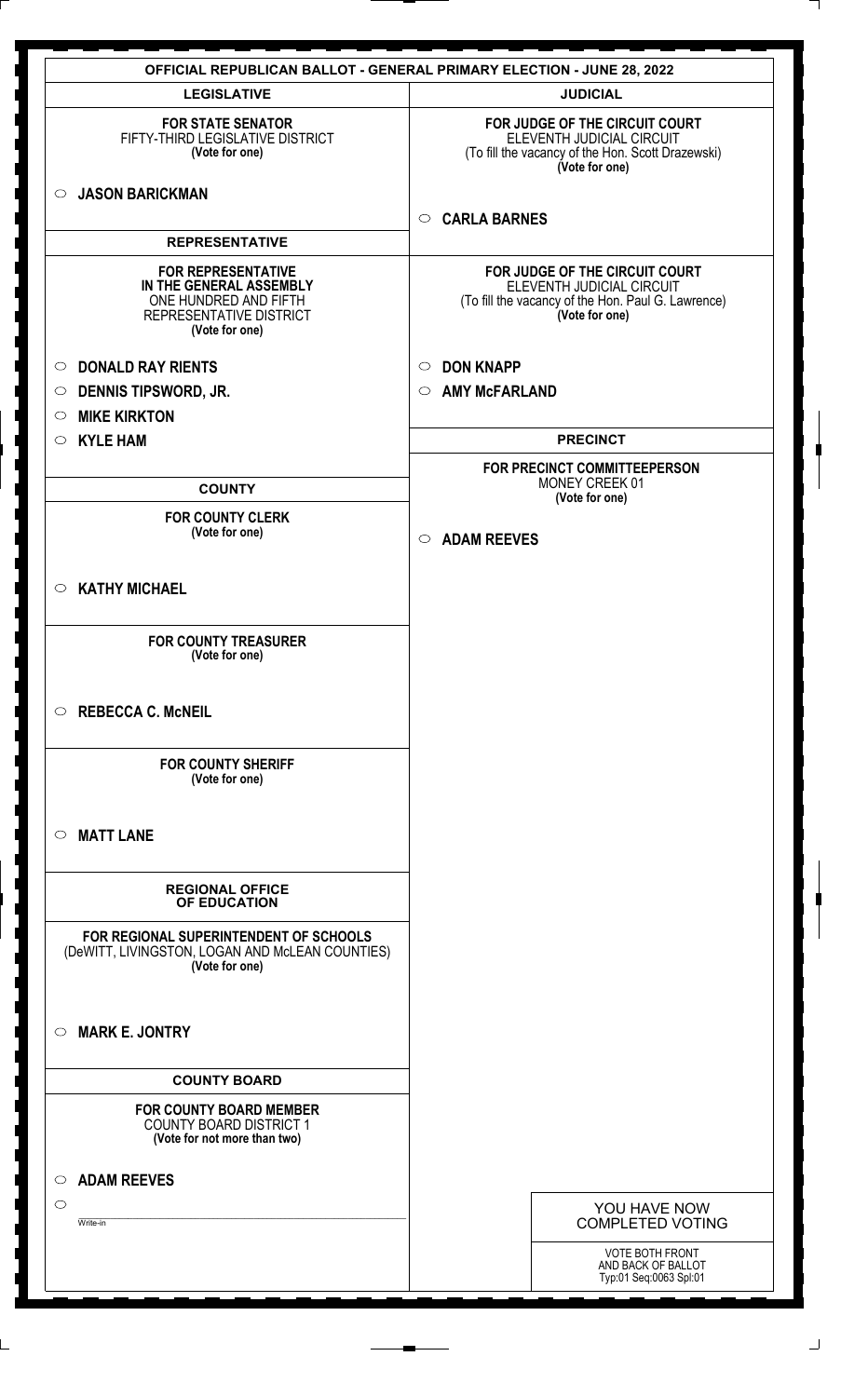| To vote, darken the oval to the LEFT of your choice, like this $\bullet$ . To cast a write-in vote, darken the oval to the LEFT of the blank space provided and write the candidate's name in that space. If you tear, spoil, deface<br>erroneously mark this ballot, return to the election judge and obtain another.<br><b>FEDERAL</b><br><b>STATE</b><br><b>FOR UNITED STATES SENATOR</b><br><b>FOR ATTORNEY GENERAL</b><br>(Vote for one)<br>(Vote for one)<br><b>CASEY CHLEBEK</b><br><b>STEVE KIM</b><br>$\circ$<br>O<br><b>PEGGY HUBBARD</b><br><b>DAVID SHESTOKAS</b><br>$\circ$<br>O<br><b>ROBERT "BOBBY" PITON</b><br><b>THOMAS G. DeVORE</b><br>40<br>$\circ$<br>$\circ$<br>41<br><b>JIMMY LEE TILLMAN II</b><br>$\circ$<br><b>ANTHONY W. WILLIAMS</b><br>$\circ$<br><b>FOR SECRETARY OF STATE</b><br>(Vote for one)<br><b>KATHY SALVI</b><br>$\circ$<br><b>MATTHEW "MATT" DUBIEL</b><br>44<br>$\circ$<br><b>DAN BRADY</b><br>$\circlearrowright$<br><b>JOHN C. MILHISER</b><br><b>STATE</b><br>$\circ$<br>47<br><b>FOR GOVERNOR AND</b><br><b>LIEUTENANT GOVERNOR</b><br><b>FOR COMPTROLLER</b><br>(Vote for one)<br>(Vote for one)<br>(DARREN BAILEY<br>$\circ$<br><b>(STEPHANIE TRUSSELL</b><br>$\circ$ SHANNON L. TERESI<br>$\circ$ (PAUL SCHIMPF<br><b>CAROLYN SCHOFIELD</b><br>54<br><b>FOR TREASURER</b><br>(Vote for one)<br>(RICHARD C. IRVIN<br>$\circ$<br><b>(AVERY BOURNE</b><br><b>TOM DEMMER</b><br><b>(GARY RABINE</b><br>$\circ$<br>$\circ$<br>(AARON DEL MAR<br><b>CONGRESSIONAL</b><br>(MAX SOLOMON<br>O.<br>(LATASHA H. FIELDS<br><b>FOR REPRESENTATIVE IN CONGRESS</b><br>SIXTEENTH CONGRESSIONAL DISTRICT<br>(JESSE SULLIVAN<br>$\circ$<br>(Vote for one)<br>(KATHLEEN MURPHY<br><b>DARIN LaHOOD</b><br>$\bigcirc$<br>$\circ$<br>Write-in<br><b>WALT PETERS</b><br>$\circ$<br>Write-in<br><b>JOANNE GUILLEMETTE</b><br>$\circ$<br><b>MICHAEL REBRESH</b><br>$\circ$ | 11<br><b>OFFICIAL REPUBLICAN BALLOT</b><br>Kathy Michael<br><b>GENERAL PRIMARY ELECTION</b><br>Kathy Michael, McLean County Clerk<br><b>Initials</b><br><b>JUNE 28, 2022</b><br>MCLEAN COUNTY, ILLINOIS<br>MONEY CREEK 01 - BALLOT STYLE 64 Sample<br>21 |  |
|-----------------------------------------------------------------------------------------------------------------------------------------------------------------------------------------------------------------------------------------------------------------------------------------------------------------------------------------------------------------------------------------------------------------------------------------------------------------------------------------------------------------------------------------------------------------------------------------------------------------------------------------------------------------------------------------------------------------------------------------------------------------------------------------------------------------------------------------------------------------------------------------------------------------------------------------------------------------------------------------------------------------------------------------------------------------------------------------------------------------------------------------------------------------------------------------------------------------------------------------------------------------------------------------------------------------------------------------------------------------------------------------------------------------------------------------------------------------------------------------------------------------------------------------------------------------------------------------------------------------------------------------------------------------------------------------------------------------------------------------------------------------------------------------------------------------------------------------------------------------------------------------------------|----------------------------------------------------------------------------------------------------------------------------------------------------------------------------------------------------------------------------------------------------------|--|
|                                                                                                                                                                                                                                                                                                                                                                                                                                                                                                                                                                                                                                                                                                                                                                                                                                                                                                                                                                                                                                                                                                                                                                                                                                                                                                                                                                                                                                                                                                                                                                                                                                                                                                                                                                                                                                                                                                     |                                                                                                                                                                                                                                                          |  |
|                                                                                                                                                                                                                                                                                                                                                                                                                                                                                                                                                                                                                                                                                                                                                                                                                                                                                                                                                                                                                                                                                                                                                                                                                                                                                                                                                                                                                                                                                                                                                                                                                                                                                                                                                                                                                                                                                                     |                                                                                                                                                                                                                                                          |  |
|                                                                                                                                                                                                                                                                                                                                                                                                                                                                                                                                                                                                                                                                                                                                                                                                                                                                                                                                                                                                                                                                                                                                                                                                                                                                                                                                                                                                                                                                                                                                                                                                                                                                                                                                                                                                                                                                                                     |                                                                                                                                                                                                                                                          |  |
|                                                                                                                                                                                                                                                                                                                                                                                                                                                                                                                                                                                                                                                                                                                                                                                                                                                                                                                                                                                                                                                                                                                                                                                                                                                                                                                                                                                                                                                                                                                                                                                                                                                                                                                                                                                                                                                                                                     |                                                                                                                                                                                                                                                          |  |
|                                                                                                                                                                                                                                                                                                                                                                                                                                                                                                                                                                                                                                                                                                                                                                                                                                                                                                                                                                                                                                                                                                                                                                                                                                                                                                                                                                                                                                                                                                                                                                                                                                                                                                                                                                                                                                                                                                     |                                                                                                                                                                                                                                                          |  |
|                                                                                                                                                                                                                                                                                                                                                                                                                                                                                                                                                                                                                                                                                                                                                                                                                                                                                                                                                                                                                                                                                                                                                                                                                                                                                                                                                                                                                                                                                                                                                                                                                                                                                                                                                                                                                                                                                                     |                                                                                                                                                                                                                                                          |  |
|                                                                                                                                                                                                                                                                                                                                                                                                                                                                                                                                                                                                                                                                                                                                                                                                                                                                                                                                                                                                                                                                                                                                                                                                                                                                                                                                                                                                                                                                                                                                                                                                                                                                                                                                                                                                                                                                                                     |                                                                                                                                                                                                                                                          |  |
|                                                                                                                                                                                                                                                                                                                                                                                                                                                                                                                                                                                                                                                                                                                                                                                                                                                                                                                                                                                                                                                                                                                                                                                                                                                                                                                                                                                                                                                                                                                                                                                                                                                                                                                                                                                                                                                                                                     |                                                                                                                                                                                                                                                          |  |
|                                                                                                                                                                                                                                                                                                                                                                                                                                                                                                                                                                                                                                                                                                                                                                                                                                                                                                                                                                                                                                                                                                                                                                                                                                                                                                                                                                                                                                                                                                                                                                                                                                                                                                                                                                                                                                                                                                     |                                                                                                                                                                                                                                                          |  |
|                                                                                                                                                                                                                                                                                                                                                                                                                                                                                                                                                                                                                                                                                                                                                                                                                                                                                                                                                                                                                                                                                                                                                                                                                                                                                                                                                                                                                                                                                                                                                                                                                                                                                                                                                                                                                                                                                                     |                                                                                                                                                                                                                                                          |  |
|                                                                                                                                                                                                                                                                                                                                                                                                                                                                                                                                                                                                                                                                                                                                                                                                                                                                                                                                                                                                                                                                                                                                                                                                                                                                                                                                                                                                                                                                                                                                                                                                                                                                                                                                                                                                                                                                                                     |                                                                                                                                                                                                                                                          |  |
|                                                                                                                                                                                                                                                                                                                                                                                                                                                                                                                                                                                                                                                                                                                                                                                                                                                                                                                                                                                                                                                                                                                                                                                                                                                                                                                                                                                                                                                                                                                                                                                                                                                                                                                                                                                                                                                                                                     |                                                                                                                                                                                                                                                          |  |
|                                                                                                                                                                                                                                                                                                                                                                                                                                                                                                                                                                                                                                                                                                                                                                                                                                                                                                                                                                                                                                                                                                                                                                                                                                                                                                                                                                                                                                                                                                                                                                                                                                                                                                                                                                                                                                                                                                     |                                                                                                                                                                                                                                                          |  |
|                                                                                                                                                                                                                                                                                                                                                                                                                                                                                                                                                                                                                                                                                                                                                                                                                                                                                                                                                                                                                                                                                                                                                                                                                                                                                                                                                                                                                                                                                                                                                                                                                                                                                                                                                                                                                                                                                                     |                                                                                                                                                                                                                                                          |  |
|                                                                                                                                                                                                                                                                                                                                                                                                                                                                                                                                                                                                                                                                                                                                                                                                                                                                                                                                                                                                                                                                                                                                                                                                                                                                                                                                                                                                                                                                                                                                                                                                                                                                                                                                                                                                                                                                                                     |                                                                                                                                                                                                                                                          |  |
|                                                                                                                                                                                                                                                                                                                                                                                                                                                                                                                                                                                                                                                                                                                                                                                                                                                                                                                                                                                                                                                                                                                                                                                                                                                                                                                                                                                                                                                                                                                                                                                                                                                                                                                                                                                                                                                                                                     |                                                                                                                                                                                                                                                          |  |
|                                                                                                                                                                                                                                                                                                                                                                                                                                                                                                                                                                                                                                                                                                                                                                                                                                                                                                                                                                                                                                                                                                                                                                                                                                                                                                                                                                                                                                                                                                                                                                                                                                                                                                                                                                                                                                                                                                     |                                                                                                                                                                                                                                                          |  |
|                                                                                                                                                                                                                                                                                                                                                                                                                                                                                                                                                                                                                                                                                                                                                                                                                                                                                                                                                                                                                                                                                                                                                                                                                                                                                                                                                                                                                                                                                                                                                                                                                                                                                                                                                                                                                                                                                                     |                                                                                                                                                                                                                                                          |  |
|                                                                                                                                                                                                                                                                                                                                                                                                                                                                                                                                                                                                                                                                                                                                                                                                                                                                                                                                                                                                                                                                                                                                                                                                                                                                                                                                                                                                                                                                                                                                                                                                                                                                                                                                                                                                                                                                                                     |                                                                                                                                                                                                                                                          |  |
|                                                                                                                                                                                                                                                                                                                                                                                                                                                                                                                                                                                                                                                                                                                                                                                                                                                                                                                                                                                                                                                                                                                                                                                                                                                                                                                                                                                                                                                                                                                                                                                                                                                                                                                                                                                                                                                                                                     |                                                                                                                                                                                                                                                          |  |
|                                                                                                                                                                                                                                                                                                                                                                                                                                                                                                                                                                                                                                                                                                                                                                                                                                                                                                                                                                                                                                                                                                                                                                                                                                                                                                                                                                                                                                                                                                                                                                                                                                                                                                                                                                                                                                                                                                     |                                                                                                                                                                                                                                                          |  |
|                                                                                                                                                                                                                                                                                                                                                                                                                                                                                                                                                                                                                                                                                                                                                                                                                                                                                                                                                                                                                                                                                                                                                                                                                                                                                                                                                                                                                                                                                                                                                                                                                                                                                                                                                                                                                                                                                                     |                                                                                                                                                                                                                                                          |  |
|                                                                                                                                                                                                                                                                                                                                                                                                                                                                                                                                                                                                                                                                                                                                                                                                                                                                                                                                                                                                                                                                                                                                                                                                                                                                                                                                                                                                                                                                                                                                                                                                                                                                                                                                                                                                                                                                                                     |                                                                                                                                                                                                                                                          |  |
|                                                                                                                                                                                                                                                                                                                                                                                                                                                                                                                                                                                                                                                                                                                                                                                                                                                                                                                                                                                                                                                                                                                                                                                                                                                                                                                                                                                                                                                                                                                                                                                                                                                                                                                                                                                                                                                                                                     |                                                                                                                                                                                                                                                          |  |
|                                                                                                                                                                                                                                                                                                                                                                                                                                                                                                                                                                                                                                                                                                                                                                                                                                                                                                                                                                                                                                                                                                                                                                                                                                                                                                                                                                                                                                                                                                                                                                                                                                                                                                                                                                                                                                                                                                     |                                                                                                                                                                                                                                                          |  |
|                                                                                                                                                                                                                                                                                                                                                                                                                                                                                                                                                                                                                                                                                                                                                                                                                                                                                                                                                                                                                                                                                                                                                                                                                                                                                                                                                                                                                                                                                                                                                                                                                                                                                                                                                                                                                                                                                                     |                                                                                                                                                                                                                                                          |  |
|                                                                                                                                                                                                                                                                                                                                                                                                                                                                                                                                                                                                                                                                                                                                                                                                                                                                                                                                                                                                                                                                                                                                                                                                                                                                                                                                                                                                                                                                                                                                                                                                                                                                                                                                                                                                                                                                                                     |                                                                                                                                                                                                                                                          |  |
|                                                                                                                                                                                                                                                                                                                                                                                                                                                                                                                                                                                                                                                                                                                                                                                                                                                                                                                                                                                                                                                                                                                                                                                                                                                                                                                                                                                                                                                                                                                                                                                                                                                                                                                                                                                                                                                                                                     |                                                                                                                                                                                                                                                          |  |
|                                                                                                                                                                                                                                                                                                                                                                                                                                                                                                                                                                                                                                                                                                                                                                                                                                                                                                                                                                                                                                                                                                                                                                                                                                                                                                                                                                                                                                                                                                                                                                                                                                                                                                                                                                                                                                                                                                     |                                                                                                                                                                                                                                                          |  |
|                                                                                                                                                                                                                                                                                                                                                                                                                                                                                                                                                                                                                                                                                                                                                                                                                                                                                                                                                                                                                                                                                                                                                                                                                                                                                                                                                                                                                                                                                                                                                                                                                                                                                                                                                                                                                                                                                                     |                                                                                                                                                                                                                                                          |  |
|                                                                                                                                                                                                                                                                                                                                                                                                                                                                                                                                                                                                                                                                                                                                                                                                                                                                                                                                                                                                                                                                                                                                                                                                                                                                                                                                                                                                                                                                                                                                                                                                                                                                                                                                                                                                                                                                                                     | <b>VOTE BOTH FRONT</b><br>AND BACK OF BALLOT                                                                                                                                                                                                             |  |
|                                                                                                                                                                                                                                                                                                                                                                                                                                                                                                                                                                                                                                                                                                                                                                                                                                                                                                                                                                                                                                                                                                                                                                                                                                                                                                                                                                                                                                                                                                                                                                                                                                                                                                                                                                                                                                                                                                     | Typ:01 Seq:0064 Spl:01                                                                                                                                                                                                                                   |  |